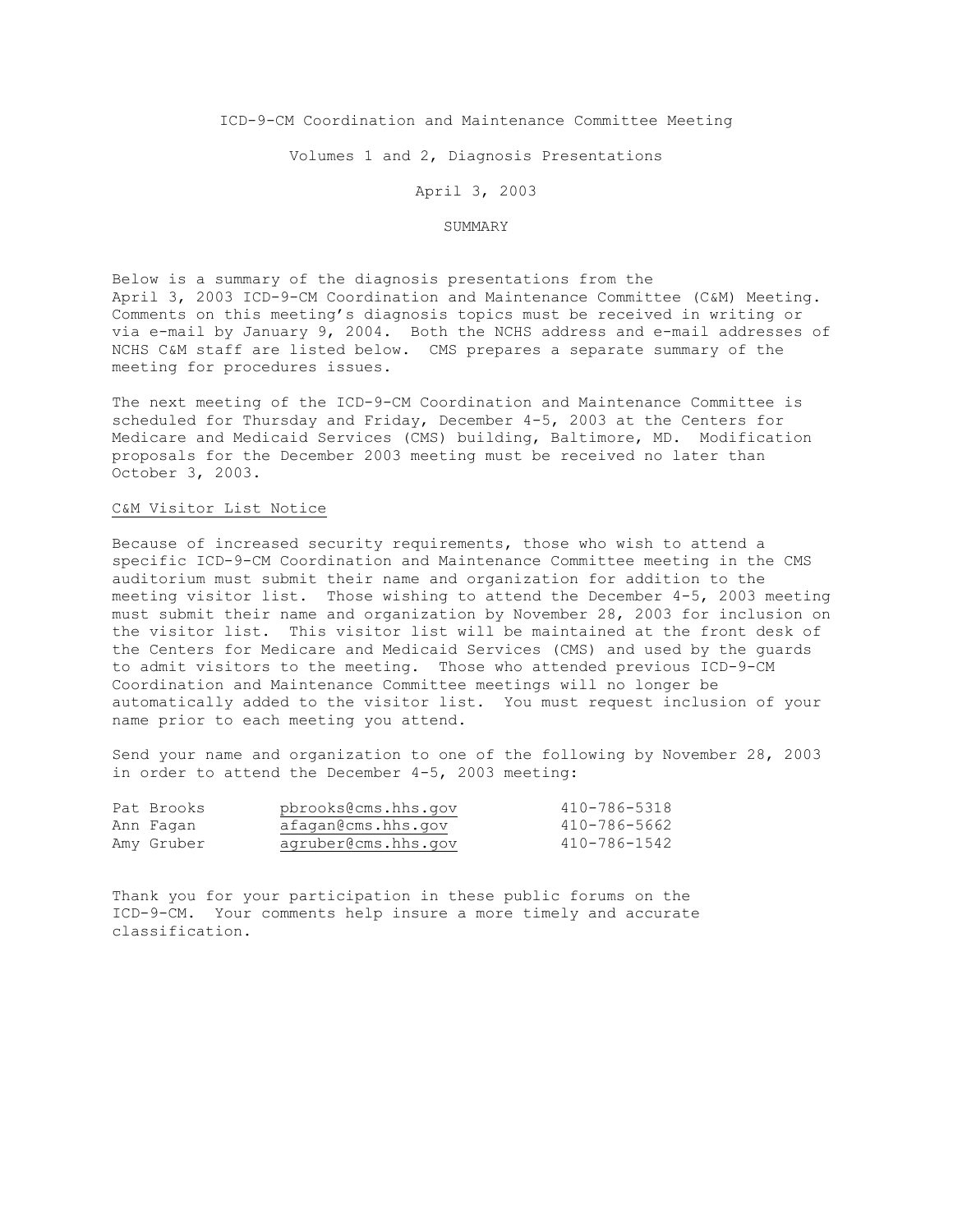| Mailing Address: | Fax: $(301) 458 - 4022$ | National Center for Health Statistics<br>ICD-9-CM Coordination and Maintenance Committee<br>3311 Toledo Road, Room 2402<br>Hyattsville, Maryland 20782 |  |
|------------------|-------------------------|--------------------------------------------------------------------------------------------------------------------------------------------------------|--|
| Donna Pickett:   | E-mail:                 | Room 2402 (301) 458-4200<br>dfp4@cdc.gov                                                                                                               |  |
| Amy Blum:        | $E$ -mail:              | Room 2402 (301) 458-4200<br>alb8@cdc.gov                                                                                                               |  |
| David Berglund:  | E-mail:                 | Room 2402 (301)458-4200<br>zhc2@cdc.gov                                                                                                                |  |
| Lizabeth Fisher: | E-mail:                 | Room 2402 (301) 458-4200<br>llw4@cdc.gov                                                                                                               |  |

NCHS Classifications of Diseases web page: http://www.cdc.gov/nchs/icd9.htm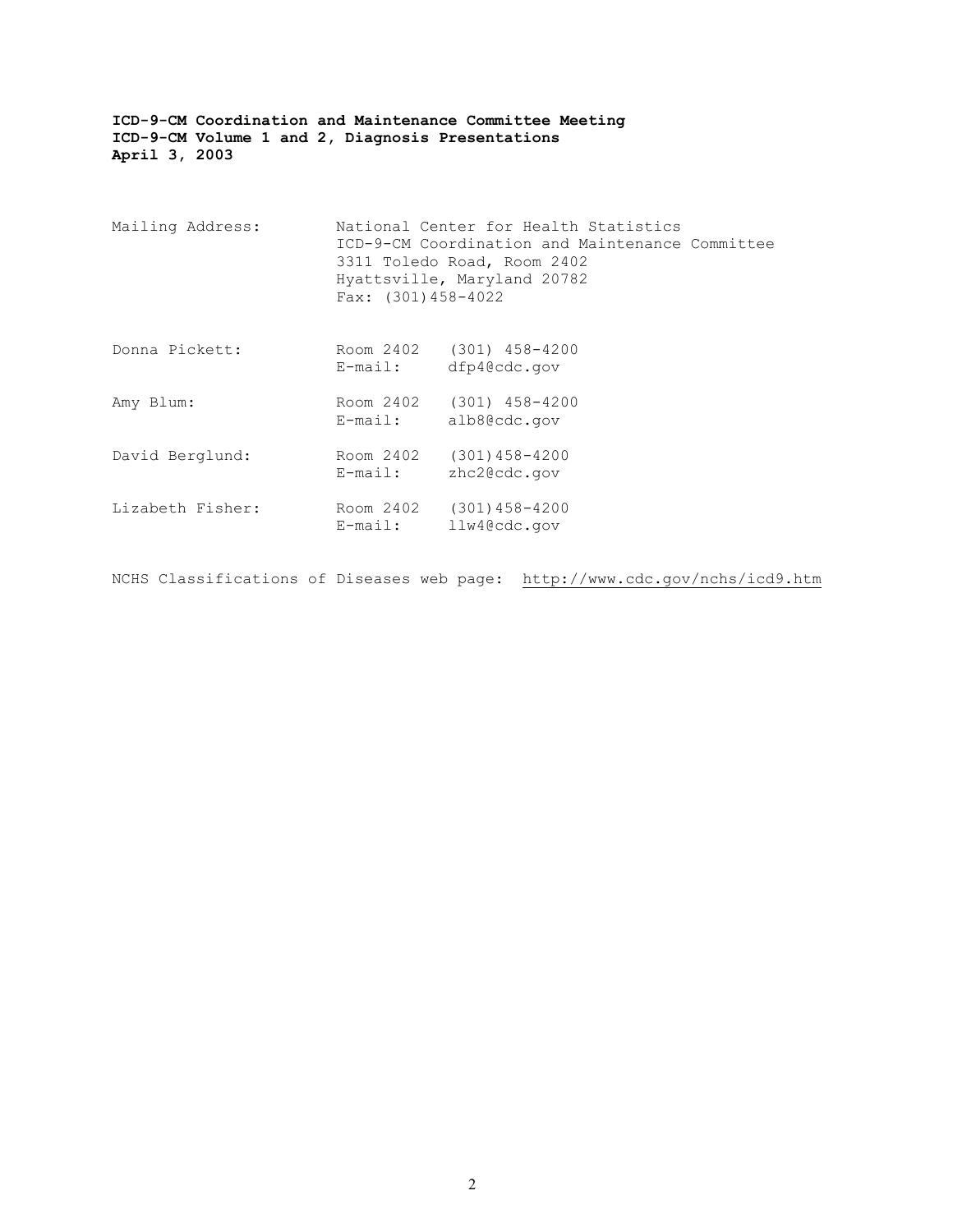Welcome and Announcements

Donna Pickett welcomed all in attendance to the diagnosis portion of the ICD-9-CM C&M meeting.

The time line for diagnosis changes, included in the proposal packet, was reviewed. Changes to ICD-9-CM resulting from the topics discussed today, if approved, would become effective on October 1, 2004. New proposals must be received at NCHS by October 3, 2003 to be considered for presentation at the December 2003 meeting.

The addenda containing the changes to ICD-9-CM, which will become effective on October 1, 2003, is expected to be posted to the NCHS web page in June.

Donna provided an update regarding the status of ICD-10-CM implementation. Changes have been made to the tabular and index to reflect the ICD-9-CM addenda changes through October 1, 2002. The updated files will be posted to the NCHS web page.

The American Health Information Management Association (AHIMA) and the American Hospital Association (AHA) will conduct a test of ICD-10-CM. Sue Prophet-Bowman, representing AHIMA, was introduced and provided details about the test. The testing will be performed using actual medical records. The results of this testing will be submitted to the National Center for Health Statistics for use in assessing the utility and functionality of ICD-10-CM and its related rules/guidelines. AHIMA has selected approximately 200 volunteer sites/participants. These volunteers, who are credentialed HIM professionals working in all types of healthcare settings, will assign ICD-10-CM codes to the medical records available at their own facilities. The data collection tool, for each record, will be submitted to AHIMA via a university based web page. This web page is currently under development and is expected to be completed soon. The training needed, prior to the testing, is pending receipt of the ICD-10-CM documentation from NCHS. The data collection, testing instructions, and support during the course of the project will be provided by AHIMA and AHA.

A summary of today's meeting as well as related presentations and statements will be posted to the NCHS Classifications of Diseases web site within a few weeks.

Continuing Education certificates were made available at the conclusion of the meeting.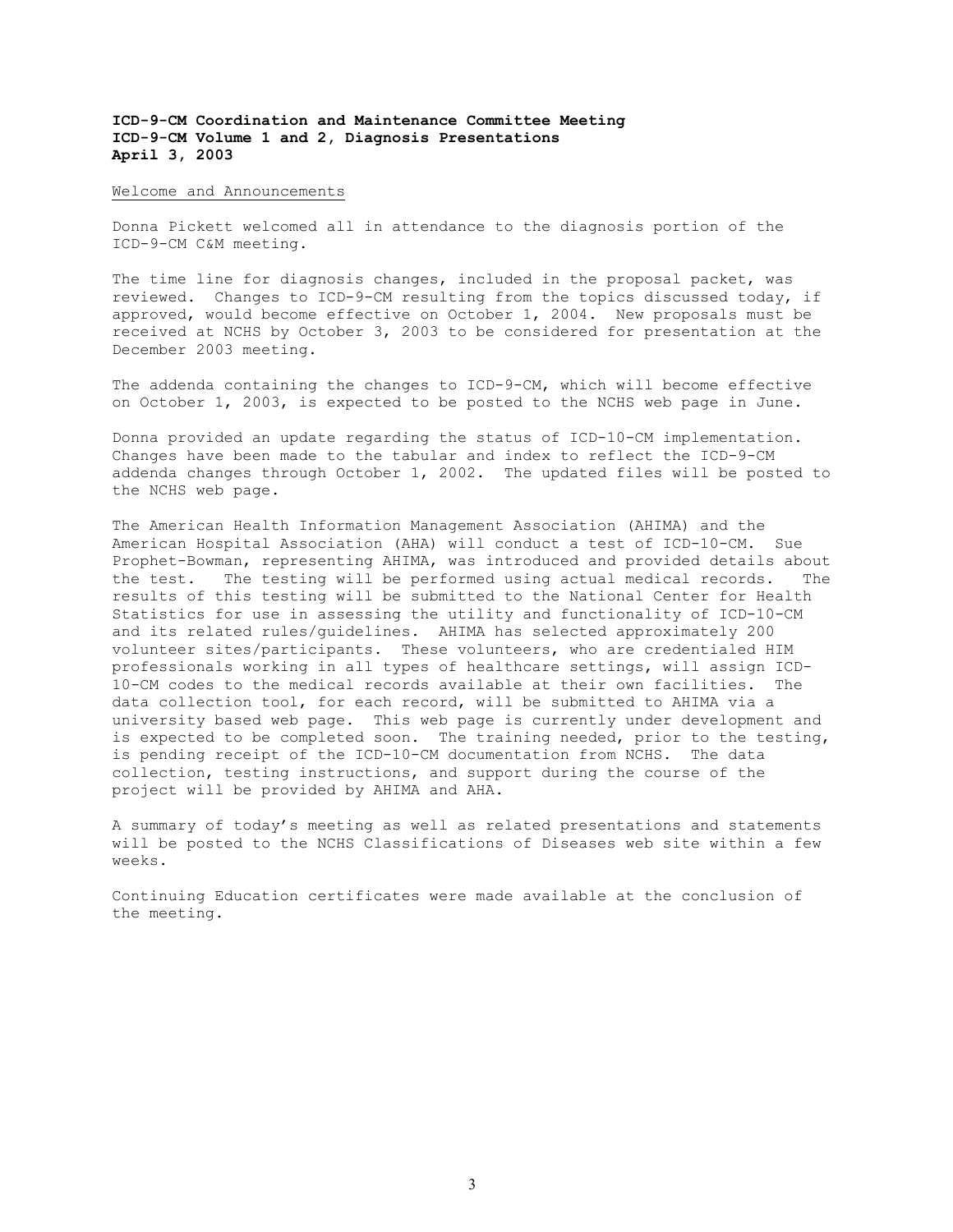SUMMARY OF COMMENTS AND DISCUSSION OF VOLUMES 1 AND 2 TOPICS The following topics were presented at the meeting. (See attached topic packet):

# Hepatitis C acute and unspecified

There was discussion regarding the placement of the proposed new codes for unspecified hepatitis C. It was suggested to place them in the 070.4 and 070.5 sub-categories (other specified viral hepatitis with and without hepatic coma) rather than in the unspecified sub-categories. Other types of hepatitis (A and B) are classified at 070.4 and 070.5. NCHS will consider this option.

# Deep vein thrombosis of lower extremity

A participant suggested creating specific codes showing whether the deep venous thrombosis is of a proximal or distal vein. The topics package has been updated to reflect this. There was also some discussion on the use of "DVT" interchangeably to mean "deep vein thrombosis" and "deep vein thrombophlebitis". One commenter suggested a review of the codes at subcategory 451.1, Phlebitis and thrombophlebitis, of deep vessels of lower extremities, for consistency. A suggestion was also made to index the phrase "deep vein thrombosis" as it is currently difficult to find in the index. This change is currently in the addenda that will become effective October 1, 2003.

# Aftercare following organ transplant

One participant asked for clarification on the terms "follow up" and "aftercare". Follow up codes are for use when treatment has been completed. Since the purpose of this proposed code is for a patient that requires ongoing testing for organ function and rejection, it belongs in the aftercare codes. Another participant asked to consider changing the use additional code notes to excludes notes. It was also suggested to place an excludes note at code V67.09, Follow up exam, following other surgery, excluding this new code.

### Aftercare following abnormal Pap smear

One commenter suggested changing the title of the proposed code V72.32 to indicate the follow up test is for confirmatory purposes rather than a routine follow up Pap smear. The topics package has been updated to reflect a change to this code title.

# Allergic dermatitis due to animal dander

It was suggested to have identical inclusion lists at both proposed new codes 477.2 and 692.84. The topics package has been updated to reflect this suggestion.

# Genetic susceptibility to disease

It was suggested to change the title of the proposed codes to make a distinction that they are for those persons who have had specific genetic testing to confirm the presence of genetic mutations that are known to increase susceptibility to a given disease. This would avoid an overlap with the family history codes at V16. Another participant suggested adding a code for genetic susceptibility to malignant neoplasm of other site. The topics package has been updated to reflect these comments.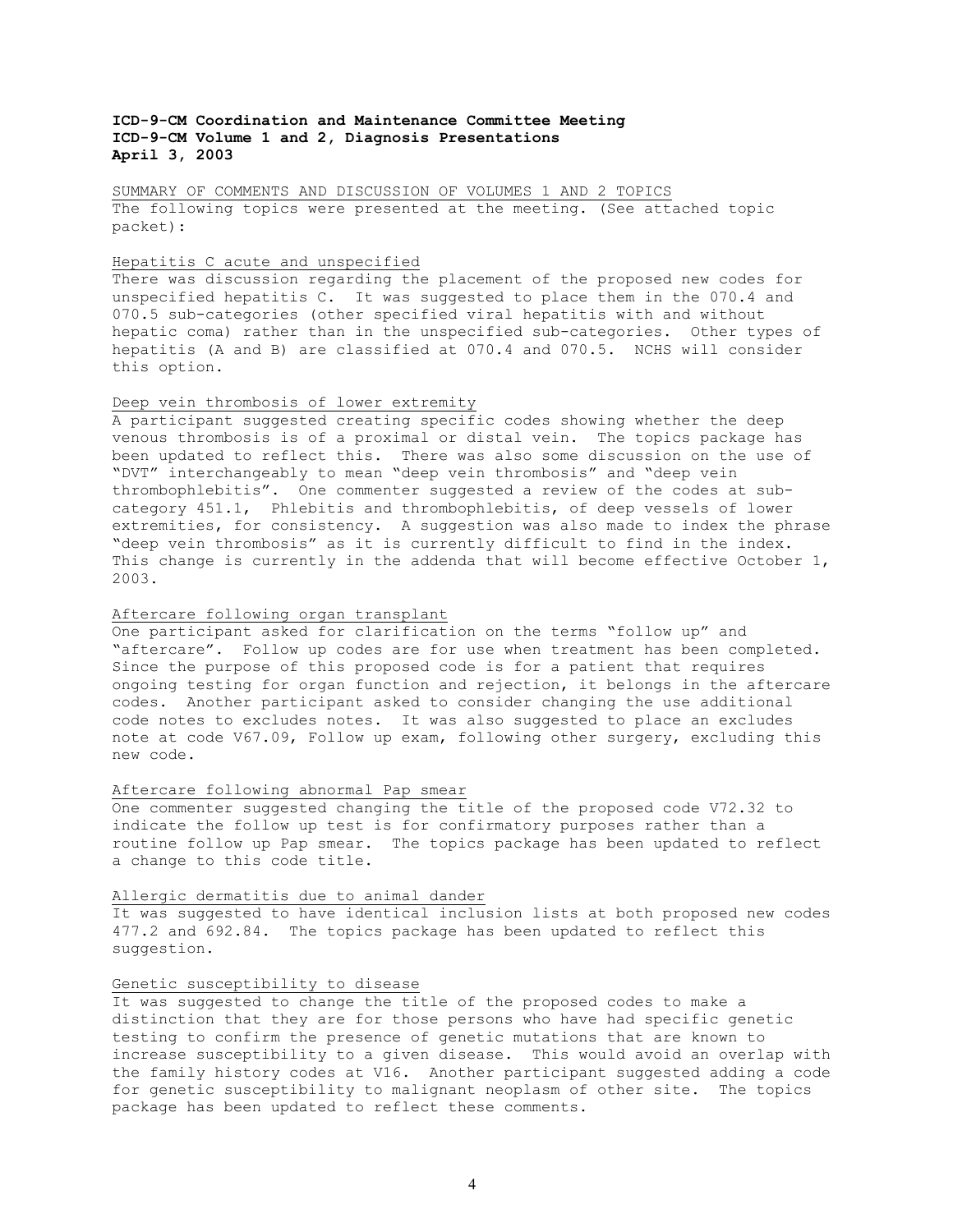Endometrial hyperplasia with and without atypia There were no comments on this proposal.

### Mechanical complication of esophagostomy

There was a suggestion to review the use additional code notes for this proposed code as well as those at the 569.61 and 569.62, especially where septicemia is listed as an example for specifying the type of infection. One commenter suggested locating this proposed code to chapter 17 with other surgical complications. The urinary ostomy complication codes are in chapter 17 rather than in the body specific chapter. It was noted that all other gastrointestinal ostomy complication codes are in the body system chapter (chapter 9).

### Female circumcision status

Several participants commented on this proposal suggesting to include the type I, II and III terminology in the inclusion notes for both proposed new codes. It was further suggested to look at the indexing of "absence, genital organs, female, acquired". It was suggested to ask for input, on this proposal, from the American College of Obstetrics and Gynecologists (ACOG). This proposal could be brought back to the December 2003 Coordination and Maintenance Committee meeting.

### Hyperparathyroidism

There were no comments on this proposal.

Encounter for pregnancy test-negative result There were no comments on this proposal.

### Sleep deprivation

It was suggested to exclude insomnia from this code. The topics package has been updated to reflect this change.

Elevated C-reactive protein There were no comments on this proposal.

#### The Bethesda system 2001

One commenter was concerned as to how quickly physicians and labs will adopt this terminology, and, whether the previous terminology should be left in the classification for historical purposes. There was also a question about the placement of human papillomavirus (HPV) in these codes. It was also suggested to index the term "papillomavirus" as a main term in the index. It was also suggested to spell out HPV in the inclusion list. This proposal will be reviewed with the National Cancer Institute.

#### Addenda

There were several comments regarding the indexing of postoperative anemia. Most felt that one cannot assume that postoperative anemia is due to blood loss. Several suggestions were made to index this as anemia, postoperative with separate entries for blood loss 285.1 and other 285.9. The proposed addendum has been updated to reflect these comments.

There were concerns regarding the proposal to index "pregnancy complicated by